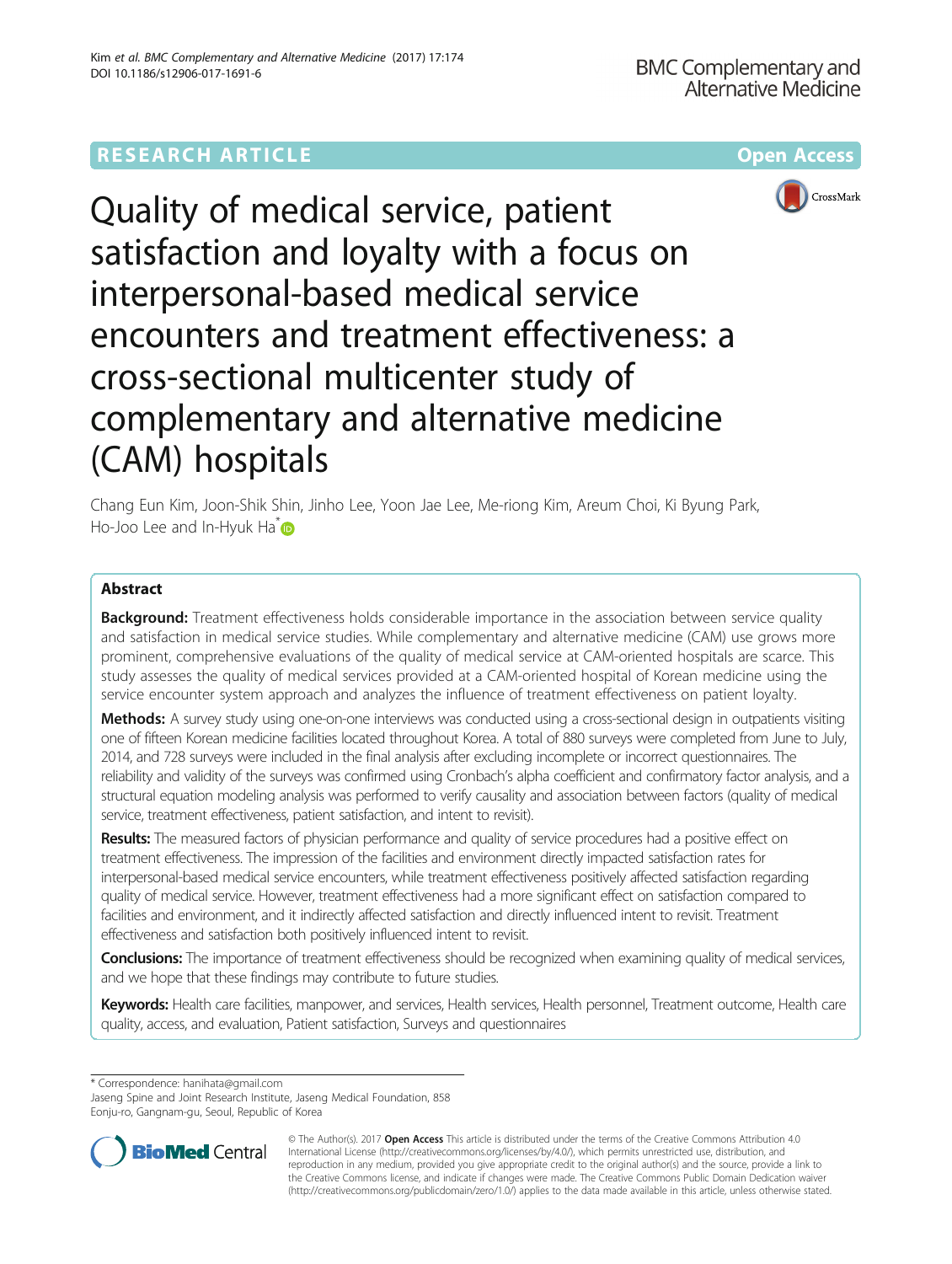## Background

The contemporary concept of service quality refers to the comparison of perceived expectations with perceived performance of a specific service, and may therefore be considered to be the difference between perceived expectations and performance [\[1](#page-10-0)]. This conceptualization of service quality has its roots in the expectancydisconfirmation paradigm [\[2](#page-10-0)]. In recent years, patient interest in the quality of medical services has risen gradually in medical service encounters. While securing access to medical services was the main focus of patient needs in the past, patients are now exposed to more options due to increase in supply, and in response to this hospitals are increasing their efforts to improve quality of medical services. The concept of patient satisfaction has been introduced to the medical community from increased interest in medical service quality improvement and is part of an effort to refine medical services [\[3](#page-10-0)]. Similar to how companies produce products and render services in response to consumer demand, hospitals may be likened to companies and their patients to customers, offering medical services as goods. From this viewpoint, hospitals should aim to provide optimal medical care and services customized to individual patients to draw more return visits. In light of this heightened interest in medical service quality, numerous studies examining the association between hospital service quality and patient satisfaction have been published [[4](#page-10-0), [5](#page-10-0)].

International interest in complementary and alternative medicine (CAM) is growing with many patients reporting use of both conventional and CAM treatment [[6\]](#page-10-0). Following an increase in the number of Korean medicine hospitals, Korean medicine hospitals are devoting more time and effort into quality improvement of medical services. However, the number of related studies does not reflect this pattern and the studies that are currently available are mostly of low quality. A 2010 systematic review on Korean medicine service usage and satisfaction of Korean medicine facilities in Korea [[7](#page-10-0)] assessed 17 studies published between 1991 and 2007. Most studies were conducted in small samples and were geographically concentrated which limited generalizability. In addition, most of the data was analyzed by t-test or Chi-square test which confined analyses to intergroup differences and was not suitable for determining the causal factors underlying between-group differences. Validity and reliability were also difficult to verify because many studies chose to forgo factor analysis of questionnaire items and assessment of multicollinearity among independent factors [\[7](#page-10-0)]. There is a dearth of studies reporting on the service quality of CAM-oriented medical facilities, and most studies only examine the quality of medical services in conventional medicine users with very few addressing Korean medicine, implying that Korean medicine facilities

require a more systematic approach to service quality improvement [[8\]](#page-10-0).

## Evaluation of service quality focusing on the service encounter system

The interaction between service provider and consumer plays a significant role in valuation of the quality of services provided. Familiarity and encounter opportunities between service provider and consumer also factor strongly in customer evaluations. This is due to the inseparability of production and consumption in services, and the fact that consumers tend to perceive service encounters as part of the provided services along with other tangible factors such as facilities [\[9](#page-10-0)].

One of the reasons why the service encounter system deserves more emphasis in service quality assessment is that though SERVQUAL, the most widely used service quality evaluation tool, grades service quality based on 5 values (reliability, responsiveness, assurance, empathy, and tangibles) [\[10](#page-10-0)], which parties are responsible for outcomes and subsequent revision may be unclear, thus proving service improvement difficult.

A recent study by Chang et al. explains how the concept of service quality has evolved into an interpersonal relationship-based medical service and accordingly evaluated service quality and satisfaction with focus on the service encounter by professional personnel, general administrative personnel, and environment and space [\[5](#page-10-0)]. The items of the current survey study are also constructed focusing on service encounters with service providers. The term medical service encompasses both medical treatment offered by the healthcare provider (comprising basic services of the medical institution) and supplementary services (entailing concomitant services relating to patient care). In terms of individual medical services, these factors should correlate to services proffered by physicians, nurses, administrative personnel, and facilities and environment, and service procedures.

## Service quality and patient satisfaction focusing on treatment effect

Most of the studies on medical service quality and satisfaction are concerned with overall services and do not consider the link between medical service-specific variables such as patient satisfaction and treatment effectiveness. As the primary objective of patients visiting healthcare facilities is to receive treatment, we hypothesized that regardless of excellent service quality, if the treatment effectiveness is poor, satisfaction and loyalty would be negatively affected.

Treatment results impact the relationship between patient and hospital and may result in a patient response that ranges from satisfactory to taking legal action for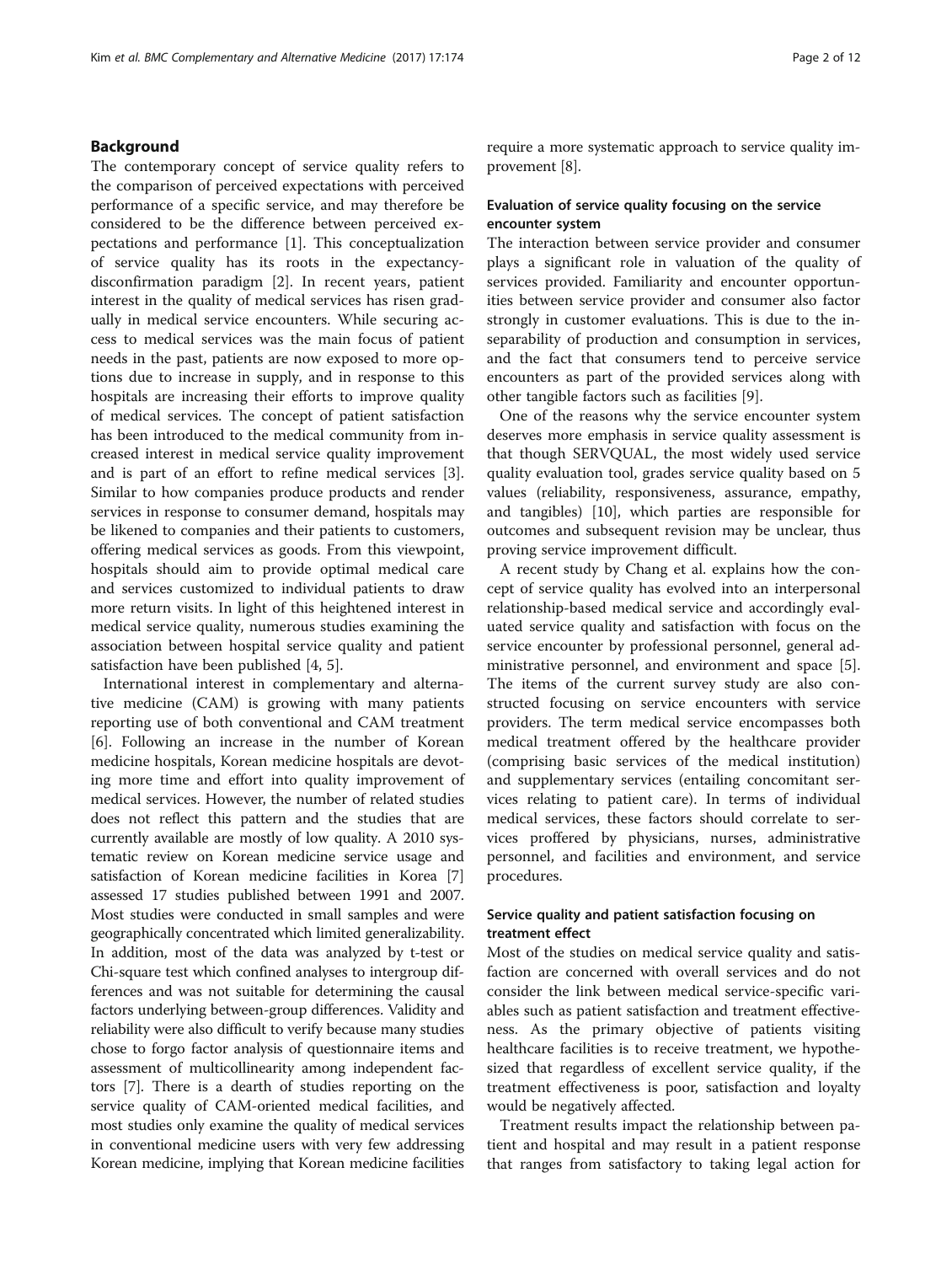medical malpractice depending on treatment results [[11\]](#page-10-0). Therefore, increase in treatment effectiveness may bring about closer treatment-based relationships between hospital and patient, potentially leading to higher satisfaction.

On a different note, the quality of medical service may also affect the interpretation of treatment effect as actual treatment effects not only include tangible treatment outcomes but also nonspecific psychological aspects such as placebo effect and rapport. Treatment expectations are known to greatly influence placebo effect, and because of this the expectations of interventions are frequently measured and accounted for in clinical trials [[12](#page-10-0)]. Recently, several reports on underlying mechanisms of expectation using such tools as brain imaging have been published [\[13](#page-10-0)]. It can be reasonably inferred that expectations and other psychological factors may highly impact the quality of services in service encounters.

Previous literature on marketing shows that about half of satisfied customers repurchase goods, suggesting the need for closer management of loyalty indices [[14\]](#page-10-0). Customer loyalty is defined as the intent to repeatedly use a certain company or store [\[15\]](#page-10-0), which would be equivalent to revisiting a certain hospital with regard to patient loyalty [[16\]](#page-10-0). Loyalty is generally assessed based on the willingness to use a product again, and in the medical service sector, the intent to revisit a hospital or to recommend the facilities to others is measured [[17](#page-10-0)].

Based on the above, the following hypotheses were suggested:

Hypothesis 1: Service quality may positively influence treatment effectiveness.

Hypothesis 2: Service quality may positively influence satisfaction.

Hypothesis 3: Treatment effect may positively influence satisfaction.

Hypothesis 4: Treatment effect may positively influence revisit behavior.

Hypothesis 5: Satisfaction may positively influence revisit behavior.

## Structural model based on theoretical relationship

We hypothesized that various factors of medical service would reflect positively on treatment effect and patient satisfaction, and that treatment effectiveness and satisfaction would positively influence the intent to revisit given previous findings. The structural model drawn from this hypothetical base is given in Fig. [1.](#page-3-0)

## Methods

## Research design and participants

This survey study was carried out at 15 locations of Jaseng Hospital of Korean medicine, a Korean medicine hospital specializing in spine care. The sites included 3

hospitals designated by the Korean Ministry of Health and Welfare to specialize in spinal disorders in 2014 (2nd accreditation term of specialty Korean medicine hospitals), and the first and only Korean medicine hospital to be recognized to specialize in spinal conditions in the 1st term from 2011. Specialty hospitals are hospitals certified by the Korean Ministry of Health and Welfare to provide highly-skilled, advanced medical treatment for specific specialties/disorders (Korean medical law Act 3, Clause 5). Jaseng Hospital is comprised of 19 hospital sites and clinics in Korea and 6 clinics in the United States as of 2017, treating over 900,000 cases per year with integrative Korean medicine treatment (acupuncture, Chuna manual therapy, herbal medicine, and pharmacopuncture). Previous studies give further details regarding the integrative care provided at this institution and have demonstrated favorable outcomes for various spine conditions [[18](#page-10-0)–[20\]](#page-10-0).

According to a study by Hair et al. on sampling multivariate data, the sample size should be at least 5–10 times the number of study variables and each variable sampling should be  $\geq$  30 [\[21](#page-10-0)]. We therefore set the sample size at 50 if the hospital/clinic had <100 inpatient beds and at 100 if it had ≥100 beds. Thirty samples were collected from the Pyeongchon clinic, the smallest of the branches.

Three trained surveyors were selected to survey 4 districts (Seoul, Gyeonggi, Chungcheong, and Gyeongsang) using one-on-one interviews at each site. Though oneon-one interviews increases the need for higher surveyor education and managing costs, greater time commitment, and more interrater variability, they effectively prevent loss of data. One-on-one interviews also allow the surveyor to assist with survey comprehension, resulting in higher reliability and increasing accessibility to young and elderly surveyees, surveyees with reading (including illiteracy) or hearing disabilities, and those with lower education. For these reasons, one-on-one interviews were used to more accurately capture patient satisfaction regarding medical service use. In addition, surveyors received training to standardize survey processes and methods, minimize error, and ensure that the same meaning was conveyed for each item to reduce false or missing values. A designated administrator regularly checked survey progress for management purposes.

Outpatient samples were selected by convenience sampling. A total 880 questionnaires were completed from June to July 2014. After incomplete and incorrect questionnaires were excluded, 728 were included for final analysis. To protect personal information and encourage expression of free opinion, names, addresses, and diagnostic data of the surveyees were not collected.

## Instrument

The method of questionnaire modification and development is based on the process of using questionnaire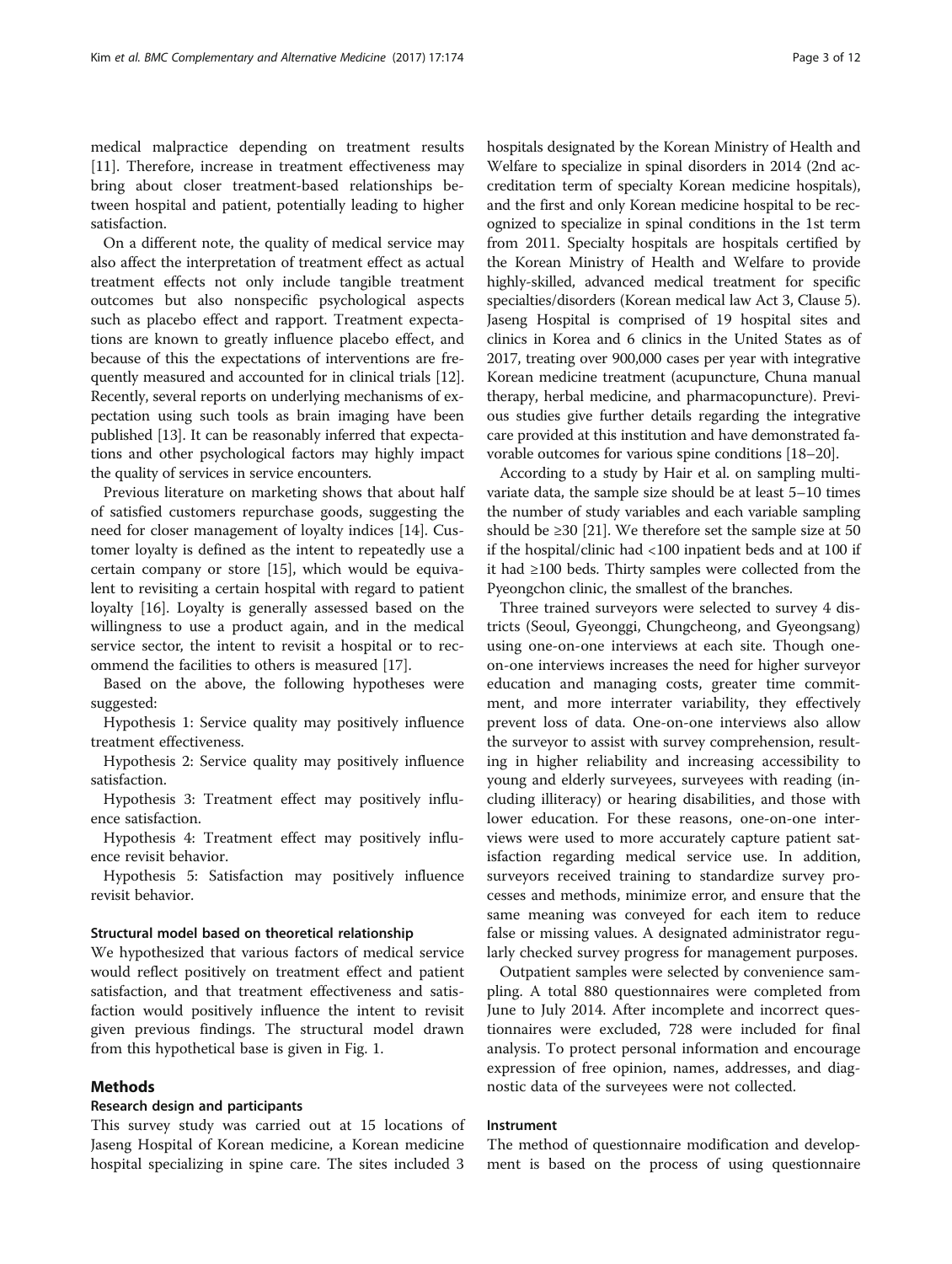<span id="page-3-0"></span>

dimensions initially obtained from pre-existing questionnaires and then further developing the questionnaires to better accommodate research objectives and industry characteristics [[22](#page-10-0)–[24](#page-10-0)].

Medical service quality was conceptualized through the evaluation of perceived performance in the following five areas of patient services: facilities and environment, service procedures, and physician, nurse, and administrative personnel performance. The final instrument consists of six items covering facilities and environment, eight items on service procedure, six items on physician performance, five items on nursing staff performance, and five items on administrative personnel. The performance section constituted of thirty items in total. Further, four items addressed treatment effect, two items were included on customer satisfaction, and lastly two items examined the patient's revisit intent, covering a total of eight construct areas (total 38 items). Each item was rated on 5-point Likert scales ranging from 1, indicating "very dissatisfied" to 5, "very satisfied".

The questionnaire used in this study was originally based on SERVQUAL. It was modified to concentrate on interpersonal relationship-based medical service evaluation in the service encounter system. The modification reflected expert opinion that the quality of Korean medicine service would be more affected by medical service providers (e.g. physicians, nursing staff) than conventional medicine as it is less influenced by technological advances or facilities. Moreover, satisfaction with service quality does not always correlate with the treatment effectiveness of a medical service. In addition to the theory that better service quality would lead to improved satisfaction and subsequent loyalty, we hypothesized that treatment effectiveness would affect

both patient loyalty and service quality satisfaction in medical service, and accordingly added items on treatment effectiveness. In summary, we modified the basic SERVQUAL format with focus on the following:

- 1) Interpersonal relationship-based medical service (physician, nursing staff, and administrative personnel)
- 2) Effect of service quality on treatment effectiveness
- 3) Assessment of the effect of service quality satisfaction and treatment outcome on intent to revisit, respectively

The full questionnaire contents are available in Additional file [1](#page-9-0).

## Data analysis

Analyses were conducted using SPSS 21.0 and AMOS 21.0 statistical software packages (IBM Corporation, Armonk, NY, USA), and basic participant characteristics are presented as descriptive statistics.

Prior to validating the hypotheses with structural equation modeling (SEM), the reliability and validity of the measurement instrument (consumer satisfaction questionnaire) was verified. Reliability was evaluated with Cronbach's alpha  $(\alpha)$  coefficient where a value of  $≥0.7$  is generally considered to be reliable [\[21](#page-10-0)]. Validity was verified through confirmatory factor analysis (CFA). Convergent validity is considered good if the standardized factor loading is >0.5, average variance extracted (AVE) is >0.5, and construct reliability is >0.7. Discriminant validity is confirmed if  $\sqrt{\text{AVE}} > \text{latent variable cor-}$ relation coefficient ( $\phi$ ) or the result of  $\phi^2 \pm 2 \times$  standard error (SE) does not include 1 [[25](#page-10-0)]. Nomological validity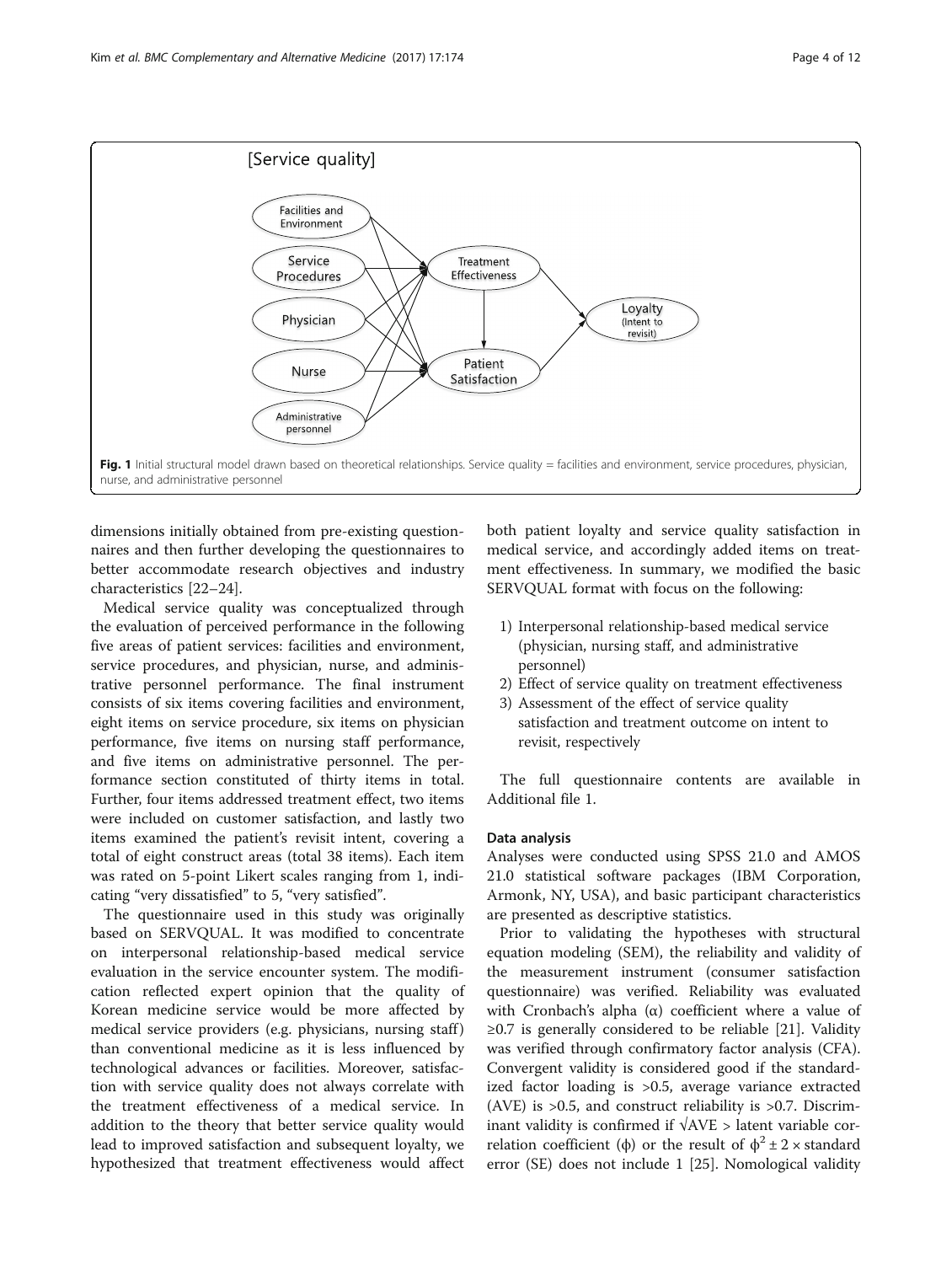is verified by assessing whether correlations among variables are positively or negatively significant.

Structural equation modeling was performed using maximum-likelihood-estimation to test the significance of the causal relationship among medical service quality factors and treatment effectiveness, customer satisfaction, and loyalty (intent to revisit). Chi-square test  $(\chi^2)$ , RMR, RMSEA, GFI, NFI, IFI, TLI, CFI, and AIC were used to test the model's goodness of fit [[26\]](#page-10-0). Path coefficients of exogenous latent variables which influence endogenous latent variables were additionally compared, and significance testing was performed on indirect effect of latent variables using bootstrapping method.

## Ethical approval

Surveys were conducted without participant signatures nor other identifiers linking data to personal information. The purpose of the survey and privacy protection policy was stated at the beginning of the questionnaire, and filling out the survey was considered to constitute informed consent. Study data were used in accordance with the Declaration of Helsinki revised in 2013. The study was approved by the Institutional Review Board (IRB) of Jaseng Hospital of Korean medicine (KNJSIRB2016–003).

## Results

## Subject characteristics

Study participants were recruited from outpatient care, of which 60.7% were female, and 38.2% male. In age groups, 13.6% were in their 20s, 24.7% were in their 30s, 24.0% were in their 40s, 19.2% were in their 50s, and 17.7% were in their 60s or older; showing that the 30s to 40s age group were predominant. Regarding occupation, approximately one-third (36.5%) were housewives, 27.7% were corporate workers, 10.0% were entrepreneurs, 8.1% were students, 4.4% were civil servants, and 9.8% were employed otherwise, with housewives taking up the largest percentage. In number of visits, the majority (78.6%) had visited ≥5 times, 2.6% were on their first visit, 6.7% were visiting a second time, 6.6% a third, and 5.4% for a fourth time (Table 1).

#### Construct validity and reliability

Observed variable 1 ("convenience of the hospital location and transportation") and 2 of the facilities and environment section ("convenience of the parking facility"), and observed variable 4 of the treatment effect section ("treatment cost is appropriate") showed low standardized factor loading (0.38, 0.49, and 0.46, respectively), impairing convergent validity, and observed variable 2 of the facilities and environment section had to be excluded due to a high rate of missing values. Variable 2 of patient satisfaction ("the provided treatment service was satisfactory considering treatment cost") was

| Variable           | Frequency (n) | Percentage (%) |
|--------------------|---------------|----------------|
| Sex                |               |                |
| Male               | 278           | 38.2           |
| Female             | 442           | 60.7           |
| Age                |               |                |
| $\leq$ 29 years    | 99            | 13.6           |
| 30-39 years        | 180           | 24.7           |
| 40-49 years        | 175           | 24.0           |
| 50-59 years        | 140           | 19.2           |
| $\geq$ 60 years    | 129           | 17.7           |
| Occupation         |               |                |
| Student            | 59            | 8.1            |
| Housewife          | 266           | 36.5           |
| Corporate worker   | 202           | 27.7           |
| Civil servant      | 32            | 4.4            |
| Entrepreneur       | 73            | 10.0           |
| Other              | 71            | 9.8            |
| Number of visit(s) |               |                |
| First time         | 19            | 2.6            |
| Second time        | 49            | 6.7            |
| Third time         | 48            | 6.6            |
| Fourth time        | 39            | 5.4            |
| ≥Fifth time        | 572           | 78.6           |

also excluded from analysis as Cronbach's alpha  $(α)$  coefficient for patient satisfaction did not meet standards at 0.67 and the correlation coefficient with intent to revisit was very high at 0.86, resulting in nonsatisfaction of discriminant validity requirements and low standardized factor loading (Additional file [1\)](#page-9-0).

Upon exclusion of irrelevant variables, all latent variables displayed Cronbach's alpha (α) coefficients of 0.76 to 0.95, and all satisfied reliability [[25](#page-10-0), [27\]](#page-10-0). As convergent validity was above standard value, convergent validity was considered to be satisfactory (Table [2\)](#page-5-0). The discriminant validity also met the statistical standard calculated from latent variables. We found positive correlations between all latent variables, which was as we had hypothesized, indicating that nomological validity was satisfied (Table [3\)](#page-6-0).

## Results of structural equation modeling (SEM)

The initial goodness of fit for the model constructed with observed variables selected through reliability and validity of the measurement instrument was  $\chi^2$  = 2972.4, RMR = 0.029, GFI = 0.786, AGFI =0.748, RMSEA =0.082, NFI = 0.782, IFI = 0.891, TLI = 0.879, CFI = 0.891, and AIC = 3152.4, and with the exception of RMR, did not meet suitability standards. We therefore chose to modify

## **Table 1** Characteristics of survey participants ( $n = 728$ )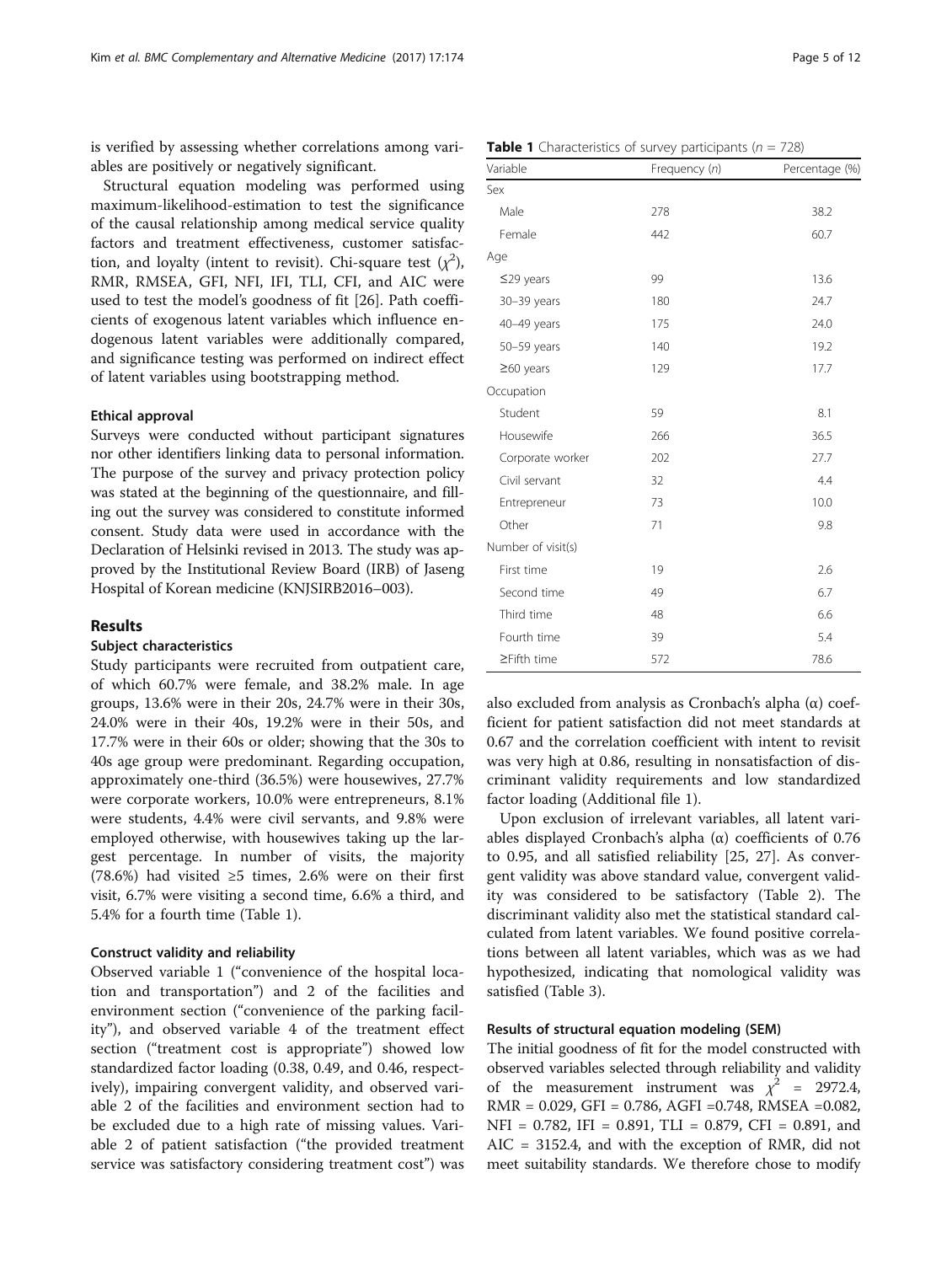<span id="page-5-0"></span>

|  |  |  | Table 2 Validity and reliability of questionnaire constructs and items |  |  |
|--|--|--|------------------------------------------------------------------------|--|--|
|  |  |  |                                                                        |  |  |

| Construct (dimension)/Question item                                                                                                             | Standard factor loading | AVE   | CR    | Cronbach's alpha |
|-------------------------------------------------------------------------------------------------------------------------------------------------|-------------------------|-------|-------|------------------|
| Facilities and Environment                                                                                                                      |                         | 0.696 | 0.900 | 0.820            |
| 3. Hospital indoor temperature (air conditioning/heating) and ventilation was<br>satisfactory.                                                  | 0.806                   |       |       |                  |
| 4. The hospital was clean and pleasant overall.                                                                                                 | 0.881                   |       |       |                  |
| 5. The hospital was well-equipped with amenities (e.g. cafe, drink vending machine,<br>water purifier, waiting space, cash machine).            | 0.678                   |       |       |                  |
| 6. On-site hospital facilities were easy to locate (e.g. consultation room, diagnostic<br>imaging department, physical therapy room, restroom). | 0.606                   |       |       |                  |
| Service procedures                                                                                                                              |                         | 0.635 | 0.932 | 0.889            |
| 1. Making appointments was convenient.                                                                                                          | 0.707                   |       |       |                  |
| 2. I was able to make appointments on the date and time I wanted.                                                                               | 0.705                   |       |       |                  |
| 3. Staff was prompt in receiving and returning phone calls.                                                                                     | 0.765                   |       |       |                  |
| 4. The registration procedure for consultations was convenient.                                                                                 | 0.820                   |       |       |                  |
| 5. Adequate information on waiting time was given in advance.                                                                                   | 0.683                   |       |       |                  |
| 6. Waiting time duration of examination and treatment were acceptable.                                                                          | 0.597                   |       |       |                  |
| 7. The payment process was convenient.                                                                                                          | 0.790                   |       |       |                  |
| 8. Payment receipt items were easy to understand.                                                                                               | 0.690                   |       |       |                  |
| Physician                                                                                                                                       |                         | 0.887 | 0.979 | 0.946            |
| 1. The physicians were neat and tidy in appearance.                                                                                             | 0.850                   |       |       |                  |
| 2. The physicians were kind and courteous.                                                                                                      | 0.864                   |       |       |                  |
| 3. Information on treatment was always given by physicians in advance.                                                                          | 0.864                   |       |       |                  |
| 4. The physicians were attentive to my conversation (queries).                                                                                  | 0.890                   |       |       |                  |
| 5. The physicians gave sufficient explanation on symptoms and treatment plans<br>that were easy to comprehend.                                  | 0.851                   |       |       |                  |
| 6. The physicians commanded sufficient professional knowledge.                                                                                  | 0.876                   |       |       |                  |
| Nursing staff                                                                                                                                   |                         | 0.878 | 0.973 | 0.939            |
| 1. Nursing staff were neat and tidy in appearance.                                                                                              | 0.893                   |       |       |                  |
| 2. Nursing staff were kind and courteous.                                                                                                       | 0.901                   |       |       |                  |
| 3. Nursing staff were attentive to my conversation (queries).                                                                                   | 0.901                   |       |       |                  |
| 4. Nursing staff gave sufficient explanation on symptoms and treatment plans<br>that were easy to comprehend.                                   | 0.857                   |       |       |                  |
| 5. Nursing staff commanded sufficient professional knowledge.                                                                                   | 0.812                   |       |       |                  |
| Administrative personnel                                                                                                                        |                         | 0.901 | 0.978 | 0.954            |
| 1. Administrative personnel were neat and tidy in appearance.                                                                                   | 0.845                   |       |       |                  |
| 2. Administrative personnel were kind and courteous.                                                                                            | 0.921                   |       |       |                  |
| 3. Administrative personnel were attentive to my conversation (queries).                                                                        | 0.941                   |       |       |                  |
| 4. Administrative personnel gave sufficient explanation on symptoms and<br>treatment plans that were easy to comprehend.                        | 0.913                   |       |       |                  |
| 5. My queries (demands) were promptly taken care of.                                                                                            | 0.877                   |       |       |                  |
| Treatment effectiveness                                                                                                                         |                         | 0.887 | 0.959 | 0.935            |
| 1. Treatment was effective.                                                                                                                     | 0.898                   |       |       |                  |
| 2. Treatment was reliable.                                                                                                                      | 0.933                   |       |       |                  |
| 3. Treatment and prescriptions were appropriate.                                                                                                | 0.902                   |       |       |                  |
| Patient satisfaction                                                                                                                            |                         |       |       |                  |
| 1. I was satisfied with this hospital overall.                                                                                                  |                         |       |       |                  |
| Loyalty (Intent to revisit)                                                                                                                     |                         | 0.532 | 0.693 | 0.760            |
| 1. I intend to continue using this hospital.                                                                                                    | 0.710                   |       |       |                  |
| 2. I would recommend this hospital to others.                                                                                                   | 0.864                   |       |       |                  |

Service quality = facilities and environment, service procedures, physician, nurse, and administrative personnel CR Construct reliability, AVE Average variance extracted, Satisfies CR > 0.7, AVE > 0.5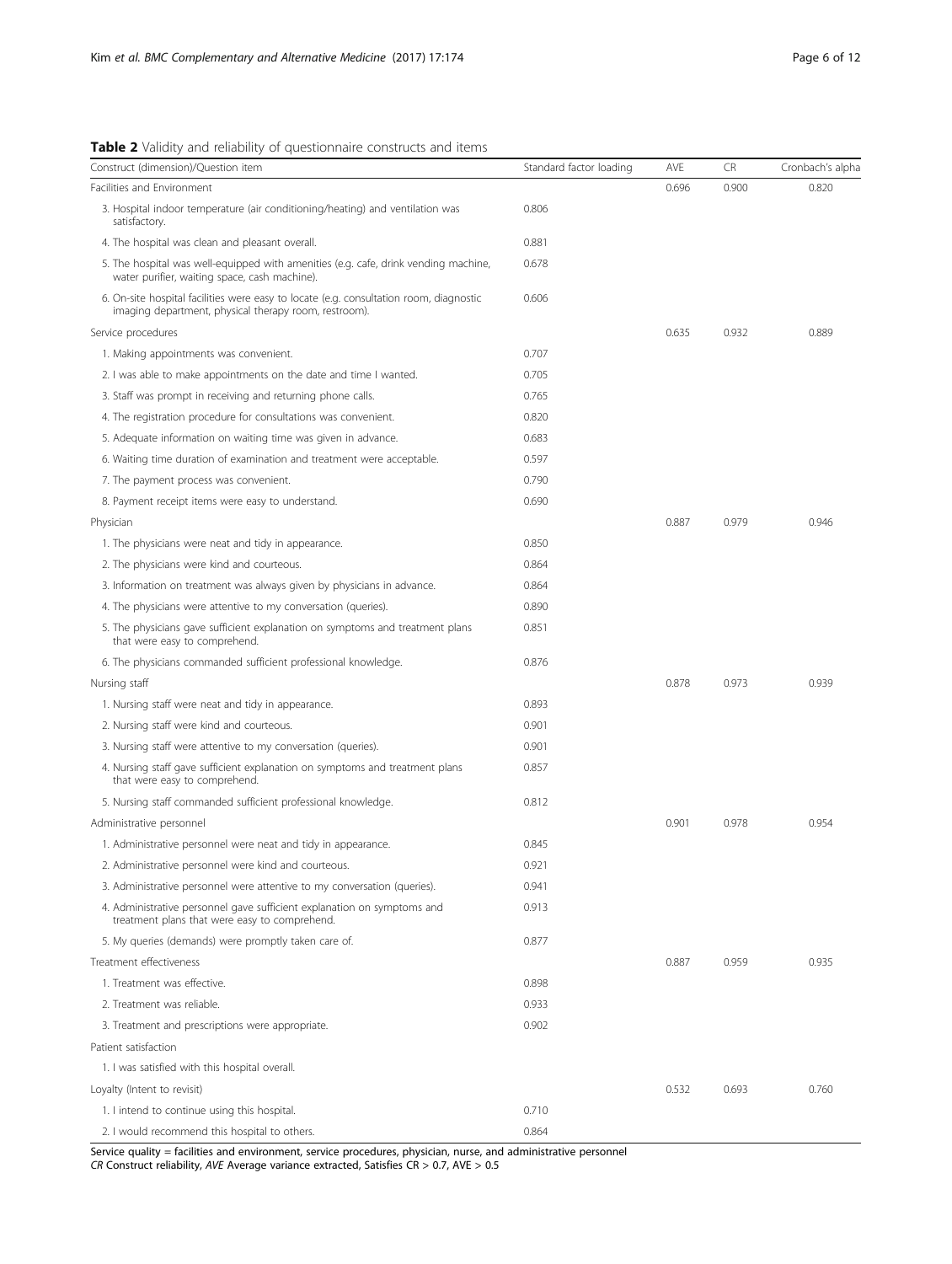| Construct                      |                      |                      | 3                    | 4                    | 5                    | 6                    |       | 8                  |
|--------------------------------|----------------------|----------------------|----------------------|----------------------|----------------------|----------------------|-------|--------------------|
| 1. Facilities and Environment  | $0.834$ <sup>a</sup> |                      |                      |                      |                      |                      |       |                    |
| 2. Service Procedures          | 0.723                | $0.797$ <sup>a</sup> |                      |                      |                      |                      |       |                    |
| 3. Physician                   | 0.585                | 0.640                | $0.942$ <sup>a</sup> |                      |                      |                      |       |                    |
| 4. Nurse                       | 0.555                | 0.625                | 0.790                | $0.937$ <sup>a</sup> |                      |                      |       |                    |
| 5. Administrative personnel    | 0.508                | 0.623                | 0.729                | 0.747                | $0.949$ <sup>a</sup> |                      |       |                    |
| 6. Treatment effectiveness     | 0.403                | 0.445                | 0.509                | 0.435                | 0.407                | $0.942$ <sup>a</sup> |       |                    |
| 7. Satisfaction                | 0.431                | 0.444                | 0.469                | 0.429                | 0.384                | 0.622                |       |                    |
| 8. Loyalty (Intent to revisit) | 0.407                | 0.452                | 0.459                | 0.393                | 0.365                | 0.701                | 0.680 | 0.730 <sup>a</sup> |

<span id="page-6-0"></span>Table 3 Correlation between latent variables

 $p < 0.05$  is regarded to be significant in all correlation coefficients between factors

Service quality = facilities and environment, service procedures, physician, nurse, and administrative personnel

<sup>a</sup>value of diagonal line is AVE1/2

the model by maintaining variables while considering modification indices. First, starting from the largest modification index, error covariance among similar latent variables of theoretical relevance was set and added (service procedure 5  $\leftrightarrow$  service procedure 6, service procedure 7  $\leftrightarrow$ service procedure 8, physician  $1 \leftrightarrow$  physician 2, nursing staff  $4 \leftrightarrow$  nursing staff 5, administrative personnel  $4 \leftrightarrow$  administrative personnel 5). Considering that the first item in the physician, nursing staff, and administrative personnel was the same, error covariance among different latent variables was allowed (physician  $1 \leftrightarrow$  nurse 1, physician  $1 \leftrightarrow$ administrative personnel 1, nurse  $1 \leftrightarrow$  administrative personnel 1) and the model was modified accordingly. Goodness of fit of the final model was  $\chi^2$  = 1978.2, RMR = 0.03, GFI = 0.86, AGFI =0.83, RMSEA =0.06, NFI = 0.92, IFI = 0.94, TLI = 0.93, CFI = 0.93, and AIC = 2174.2. As  $\chi^2$  is greatly influenced by sample size and the current sample size is large,  $\chi^2$  is likely to have been overestimated. GFI and AGFI values are in close proximity to standard values and the other goodness of fit indices all meet appropriate standards, showing that AIC of the modified model is lower than that of the initial model and that the modified model is superior. It was therefore selected as the final model.

In the final model, the analysis results of the study hypotheses are presented as standardized path coefficients and significance levels. Factors significantly affecting treatment effectiveness were service procedure (β = 0.15) and physician performance ( $\beta$  = 0.36), and those significantly affecting patient satisfaction were facilities and environment ( $\beta$  = 0.13) and treatment effect ( $\beta$  = 0.49). Also, treatment effectiveness ( $\beta$  = 0.46) and patient satisfaction (β = 0.40) both significantly influenced intent to revisit (Table [4](#page-7-0), Fig. [2](#page-7-0)). In influence of significant path coefficients, path comparison between the two models of physician and service procedure on treatment effectiveness was  $\Delta \chi^2$  = 7.6, indicating that the physician factor had a statistically stronger influence on treatment effectiveness than service procedure. Path comparison between the two models of facilities and environment and treatment effectiveness on patient satisfaction was  $\Delta \chi^2$  = 15.9, likewise implying that treatment effectiveness had a statistically stronger effect on patient satisfaction than facilities and environment. As the path comparison between the two models of treatment effectiveness and patient satisfaction on the intent to revisit was  $\Delta x^2$  = 0.11, which is smaller than the standard value of 3.84, it can be inferred that treatment effectiveness and patient satisfaction have a similar impact on intent to revisit (Table [5\)](#page-8-0).

## Mediation effect analysis (direct, indirect, and total effect)

In addition, we assessed the direct, indirect, and total effects of service quality through mediating variables (treatment effect and satisfaction) on the final dependent variable, intent to revisit. Results showed that service procedure and physician performance had an indirect but significant impact on satisfaction with treatment effectiveness as the mediating variable, and facilities and environment, service procedure, physician performance, and treatment effectiveness had a significant but indirect effect on intent to revisit with satisfaction as the mediator. A noteworthy point is that though the physician factor did not have a direct effect on satisfaction, it commanded a significant effect indirectly through treatment effectiveness (Additional file [1](#page-9-0)).

## **Discussion**

This study investigated the validity of various medical service quality factors using the results from a customer satisfaction questionnaire and examined potential causal relationships among the measured indices of medical service quality, treatment effect, patient satisfaction, and intent to revisit. We also assessed which of the five medical service quality factors was most influential in treatment effectiveness and satisfaction.

Items relating to service procedure and physician performance were shown to positively affect treatment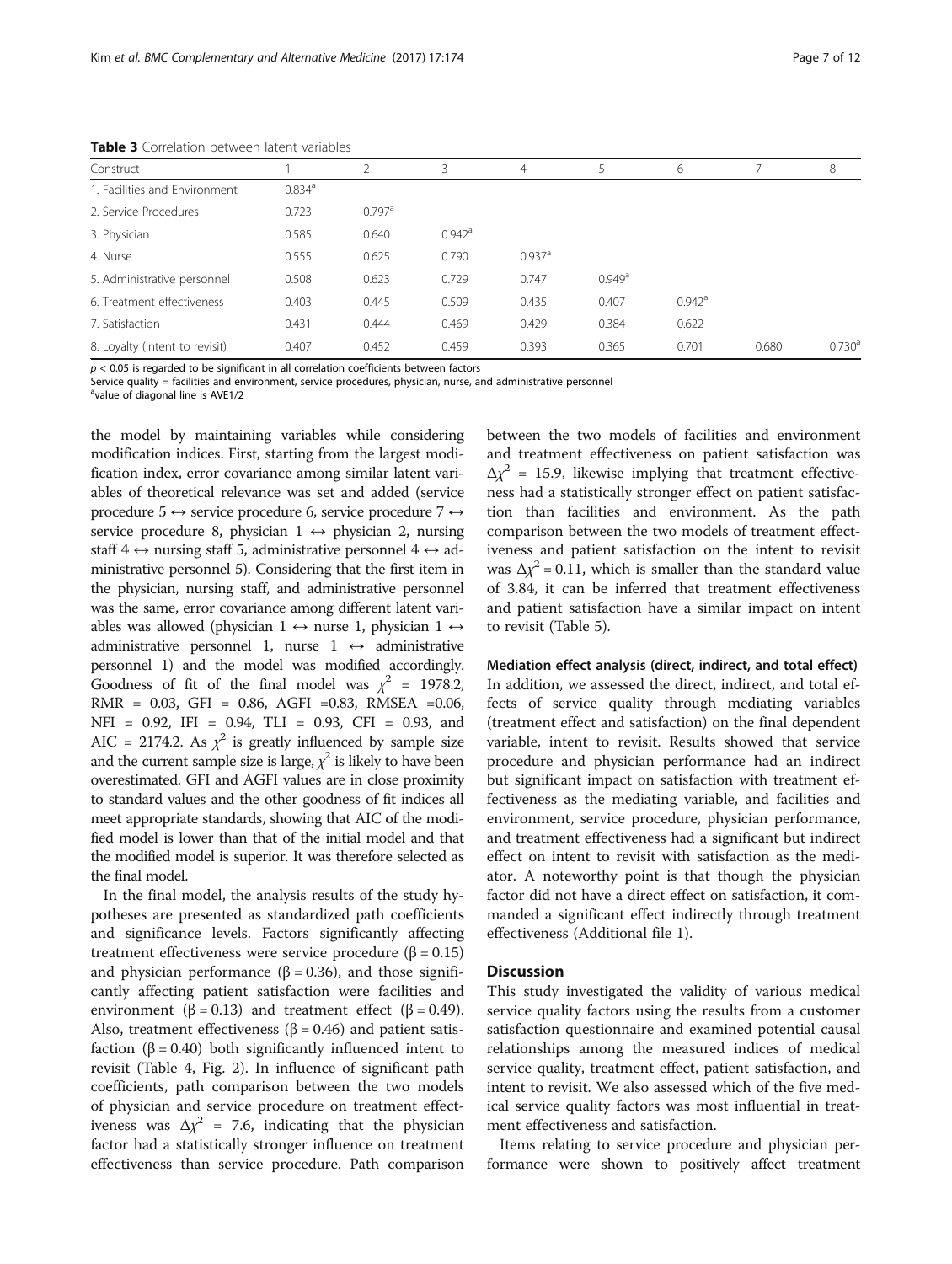| Path            |                                                                 |        |                         | Standard Coefficient | $t$ value |
|-----------------|-----------------------------------------------------------------|--------|-------------------------|----------------------|-----------|
| H1              | Facilities and Environment                                      | $(--)$ | Treatment effectiveness | 0.084                | 1.447     |
| H <sub>2</sub>  | Facilities and Environment                                      | $(--)$ | Satisfaction            | $0.132*$             | 2.631     |
| H <sub>3</sub>  | Service Procedures                                              | $(--)$ | Treatment effectiveness | $0.145*$             | 2.29      |
| H4              | Service Procedures                                              | $(--)$ | Satisfaction            | 0.031                | 0.563     |
| H <sub>5</sub>  | Physician                                                       | $(--)$ | Treatment effectiveness | $0.358**$            | 5.612     |
| H6              | Physician                                                       | $(--)$ | Satisfaction            | 0.077                | 1.37      |
| H7              | Nurse                                                           | $(--)$ | Treatment effectiveness | 0.005                | 0.076     |
| H8              | Nurse                                                           | $(--)$ | Satisfaction            | 0.076                | 1.404     |
| H <sub>9</sub>  | Administrative personnel                                        | $(--)$ | Treatment effectiveness | 0.014                | 0.244     |
| H <sub>10</sub> | Administrative personnel                                        | $(--)$ | Satisfaction            | $-0.012$             | $-0.25$   |
| H <sub>11</sub> | Treatment effectiveness                                         | $(--)$ | Satisfaction            | $0.489**$            | 13.476    |
| H <sub>12</sub> | Treatment effectiveness                                         | $(--)$ | Loyalty                 | $0.456**$            | 9.956     |
| H <sub>13</sub> | Satisfaction<br>$2 - 1 - 1 = 1 - 1 = 1 - 1 = 1 - 1 = 1 - 1 = 1$ | $(--)$ | Loyalty                 | $0.397**$            | 9.217     |

<span id="page-7-0"></span>Table 4 Path coefficient results in structural equation modeling

 $\chi^2$ =1978.2, RMR = 0.03, GFI = 0.86, AGFI = 0.83, RMSEA = 0.06, NFI = 0.92, IFI = 0.94, TLI = 0.93, CFI = 0.93, AIC = 2174.2 Service quality = facilities and environment, service procedures, physician, nurse, and administrative personnel

 $*_{p}$  < 0.05; \*\*p < 0.001

effectiveness through hypotheses testing, and physicianrelated factors had a stronger influence on treatment effectiveness than service procedure factors. Among medical service qualities, facilities and environment, and treatment effectiveness were shown to have positive effects on satisfaction, and upon testing the interaction hypothesis on treatment effectiveness, patient satisfaction, and intent to revisit, all hypothesized pathways from the study model were selected.

In conclusion, through analysis of overall causal relationships between medical service quality and treatment effectiveness, patient satisfaction, and intent to revisit, the pathways of medical service quality  $\rightarrow$  treatment effect  $\rightarrow$  patient satisfaction  $\rightarrow$  intent to revisit, and

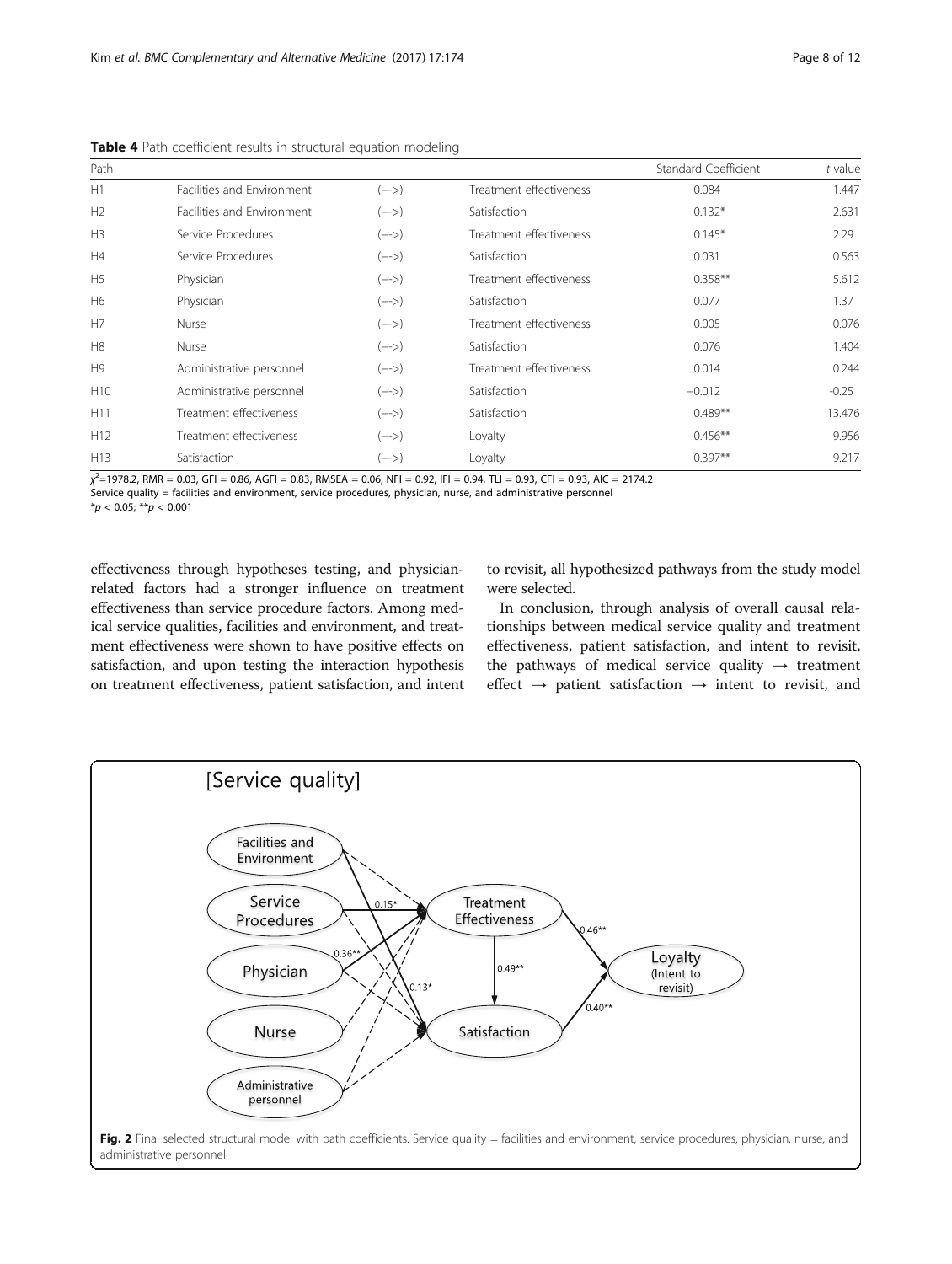<span id="page-8-0"></span>

|                                                       |        |                         |         | df  | Ду      |  |  |  |
|-------------------------------------------------------|--------|-------------------------|---------|-----|---------|--|--|--|
| Unlimited Measurement Pattern                         |        |                         | 1978.18 | 497 |         |  |  |  |
| Limited Measurement Pattern                           |        |                         |         |     |         |  |  |  |
| Service Procedure vs Physician                        | (—–>)  | Treatment effectiveness | 1985.85 | 498 | $7.66*$ |  |  |  |
| Facilities and Environment vs Treatment effectiveness | $(--)$ | Satisfaction            | 1994.09 | 498 | $1591*$ |  |  |  |
| Treatment effectiveness vs Satisfaction               | .—−>'  | Lovalty                 | 1978.29 | 498 | 0.11    |  |  |  |

df degree of freedom

\*Statistically significant if the constraint model - unconstrained model (df= 1) ≥3.84

medical service quality  $\rightarrow$  patient satisfaction  $\rightarrow$  intent to revisit were significant. Physician-related medical service quality factors appeared to have the strongest effect on treatment effectiveness and treatment effectiveness had the greatest impact on patient satisfaction.

Though a previous study by Zeithaml showed that perceived product quality influences product value [\[28](#page-10-0)] and Grewal et al. similarly illustrated how service quality positively affects service value [\[29](#page-10-0)], there is a distinct paucity of medical service studies assessing service quality with respect to treatment effectiveness. Many studies have been conducted on the importance of personal relationships and the role of service providers and customers in the service industry sector [\[30\]](#page-10-0), and they generally report that strong personal bonds between the service provider and customer positively influence customer satisfaction and loyalty [[31\]](#page-10-0). Within the medical service frame, the relationship between physician and patient could be seen to correspond with that of the service provider and customer.

Several previous studies agree that the performance of physicians and nurses are factors of highest importance in patient satisfaction [\[32](#page-10-0)–[34\]](#page-10-0), and Park reported that the physician is the most important factor to inpatients hospitalized at Korean medicine facilities, which is consistent with the findings of the present study [\[35](#page-10-0)]. Satisfaction is defined as the level of satisfaction or dissatisfaction with medical service after services have been provided, and denotes that patient satisfaction may act as a mediating variable between service quality and behavior intention [\[17](#page-10-0)]. These study results generally concur with previous study results that report on the effect of service quality on satisfaction [[36\]](#page-10-0). In addition, a number of studies have commented on the importance of physical factors such as facilities and environment in service quality [\[37](#page-10-0), [38](#page-10-0)].

More encounter opportunities are open to patients at Korean medicine hospitals due to the innate nature of Korean medicine compared to conventional medicine, with interventions such as acupuncture, moxibustion, cupping, and Chuna manual therapy all necessitating more time spent in patient interaction and allowing for stronger bonding between provider and patient. These

aspects naturally affect building rapport with patients and influence treatment effectiveness.

Establishing a comfortable environment for treatment and equipping the hospital with service-friendly facilities is another important aspect for patient satisfaction [\[39](#page-10-0)]. Patients also need to feel that they can trust in their physicians and that their physicians are providing treatment based on sufficient knowledge. This trust enables the patient to feel comfortable and to achieve higher treatment success. In order for patients to feel that the total medical cost or time invested was worthwhile, a certain level of patient satisfaction has to be maintained from registration to treatment, and satisfaction commonly begets a stronger response to treatment. As this Korean medicine facility is a spine-specialty hospital, many patients presented with acute pain and compromised walking or movement, and prompt service and less time to treatment could potentially lead to faster resolution of pain in the patients' perception.

Though the importance of service quality evaluation should be given higher recognition in medicine, there is some confusion as to which factors constitute medical service. Services mainly pertain to the human body and the amount and degree of involvement on the individual level is extensive [\[40](#page-10-0)]. Unlike prior studies covering the relatively straightforward causal pathway from service quality to satisfaction to loyalty, this study evaluated the overall relationship between service quality, treatment effectiveness, patient satisfaction, and intent to revisit. Previous medical service questionnaires developed from general service evaluation methods do not place sufficient weight on treatment effectiveness. In this study, we shifted the focus to treatment effectiveness to assess its impact on the causal relationship between service quality and satisfaction. These results give insight as to how and which factors are involved in determination of medical service quality.

Although many studies have been conducted to evaluate satisfaction in conventional medicine hospitals, those pertaining to Korean medicine are rare [\[7\]](#page-10-0). As patient encounter time is much longer in Korean medicine hospitals compared to conventional medicine, it is highly likely that factors regarding treatment effectiveness and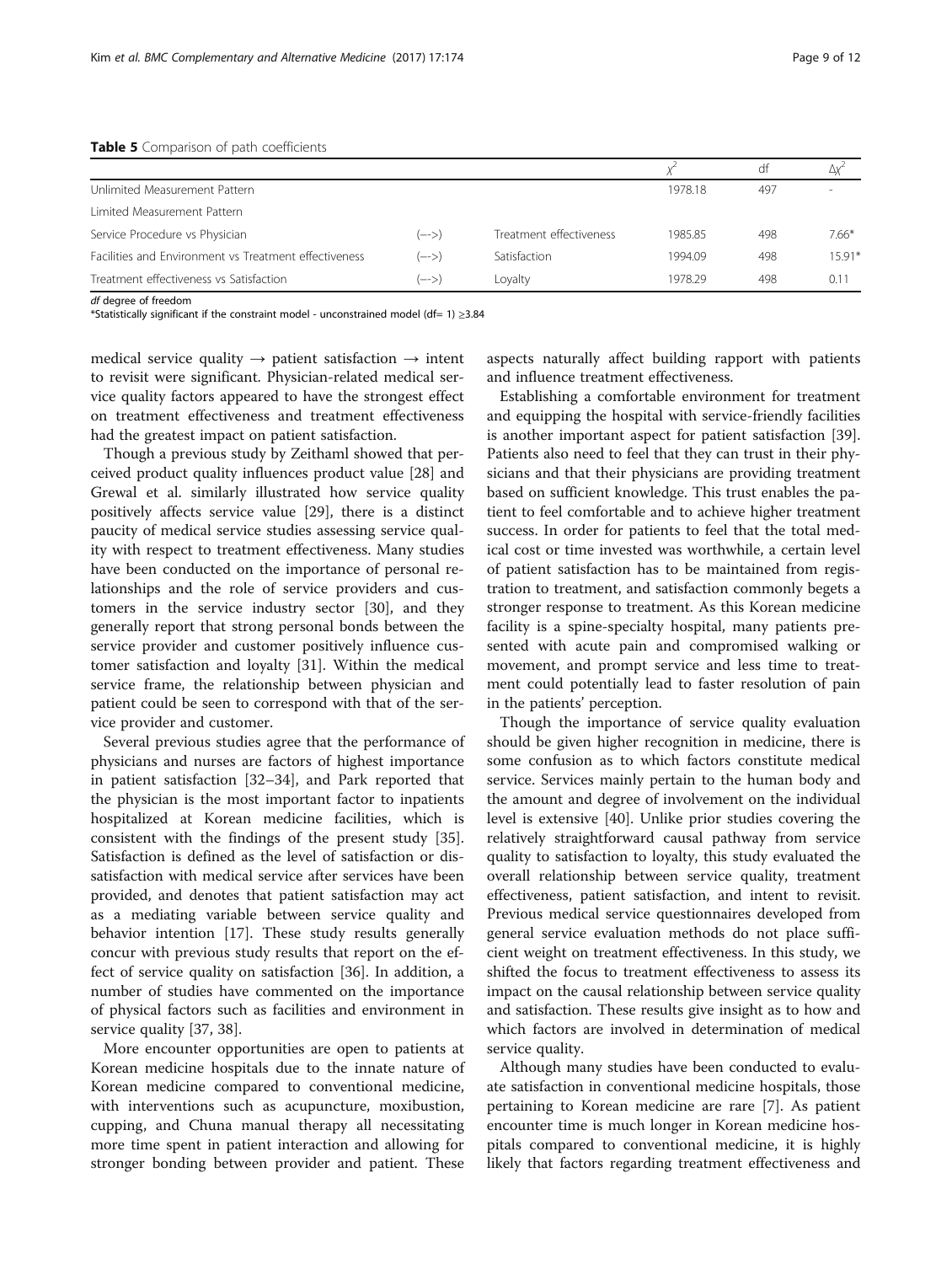<span id="page-9-0"></span>satisfaction are different. As most previous studies were limited and stopped at testing the hypotheses in the final model, we attempted to go one step further by examining path coefficients between exogenous latent variables affecting endogenous latent variables and analyzing indirect effects. We also used a large sample size that covered a wide area of geographic importance in Korea, overcoming the limitations of some of the previous studies conducted within a more limited range. This increases the study's applicability to other Korean medicine hospitals. However, the greatest limitation of this study may be that the hypothesis and results of this study are still reflective of CAM practices in clinical settings within Korea. The fact that the survey was conducted at multiple sites of Jaseng Hospital of Korean medicine limits external validity in generalizing the results to other institutions or countries that use CAM. Countries outside of Korea may not have corresponding spine-specialty hospitals which employ the use of CAM, or healthcare systems that consider quality improvement in similar terms. Still, these findings will hopefully be of use to healthcare policy makers in countries or healthcare systems looking to improve the quality of CAM treatment. Consideration of expanding research to a wider range of medical institutions could be entertained to improve external validity of the model, and the study design should be developed further to secure sample representativeness and improve data accuracy [[41\]](#page-10-0). As pathways may differ by hospital size, scope, and patient group (e.g. inpatient or ambulatory care), comparison of hospitals by structure and patient type could be of further interest [[42](#page-10-0)]. Other limitations include potential interrater difference by survey site and selection bias in convenience sampling. Also, as results are highly subject to change by time in cross-sectional designs, more longitudinal studies are warranted.

Several studies have discussed the implications and methods for heightening application of survey results, and although patient feedback surveys are increasingly seen as a key factor in monitoring and improving the quality of medical services, assessments by patients based on physician-established criteria may not be a reliable basis for measuring the quality of patient care [\[43](#page-10-0)]. In addition, considering this incongruity, evaluation of medical service quality based only on patient feedback may not be sufficient foundation on which to instigate change. Still, analysis of customer satisfaction through service quality assessment has been purported to enable better prediction of customer behavior, contain customer reduction rates, and increase customer value [\[44, 45\]](#page-10-0). By increasing customer value, service quality improvements additionally increase customer satisfaction, cut financial costs [\[46](#page-10-0), [47](#page-11-0)], and promote long-term customer relationships [[48, 49\]](#page-11-0). Meanwhile, other studies have attested to how well-designed patient questionnaires can contribute to assessment of both the technical proficiency and interpersonal skills of doctors [\[50](#page-11-0)]. Specifics on which constructs scored lower in satisfaction rates are more informative for determining which service quality factors require improved performance as opposed to simply stating satisfaction was low. Therefore, to reach a full circle from survey to actual implementation towards quality improvement, clear factual results that prompt follow-up actions are needed.

The questionnaire used in this study was compiled for research means and to reflect hospital characteristics. Although analysis did not strictly follow the SERVQUAL format, most service quality items from SERVQUAL were included. Satisfaction was analyzed as a single item in the final model after excluding items impeding reliability and validity. Though items interfering with reliability do not necessarily have to be eliminated, they were ultimately excluded to further refine the model and establish higher quality evidence. Future studies should include a sufficient number of category items in preparation for possible exclusion in analyses, and consideration for application of results in service quality measurement and improvement should be given from the survey design stage.

## Conclusions

This nationwide survey study introduces the treatment effect-focused medical service quality evaluation results of a CAM-oriented spine-specialty Korean medicine hospital. Based on these results, we suggest the need for further research to assess whether this relationship plays different roles in Korean medicine and conventional medicine, and which physician-provided services are most significant in treatment effectiveness.

## Additional file

[Additional file 1:](dx.doi.org/10.1186/s12906-017-1691-6) Outpatient department customer satisfaction survey. The final questionnaire used for collection of data. (DOCX 252 kb)

#### Abbreviations

AVE: Average variance extracted; CAM: Complementary and alternative medicine; CFA: Confirmatory factor analysis; IRB: Institutional Review Board; SE: Standard error; SEM: Structural equation modeling

#### Acknowledgements

This work was supported by Jaseng Medical Foundation, but did not receive a specific grant.

#### Funding

None.

#### Availability of data and materials

Data are available from the Institutional Review Board of Jaseng Hospital of Korean medicine for researchers who meet the criteria for access to confidential data.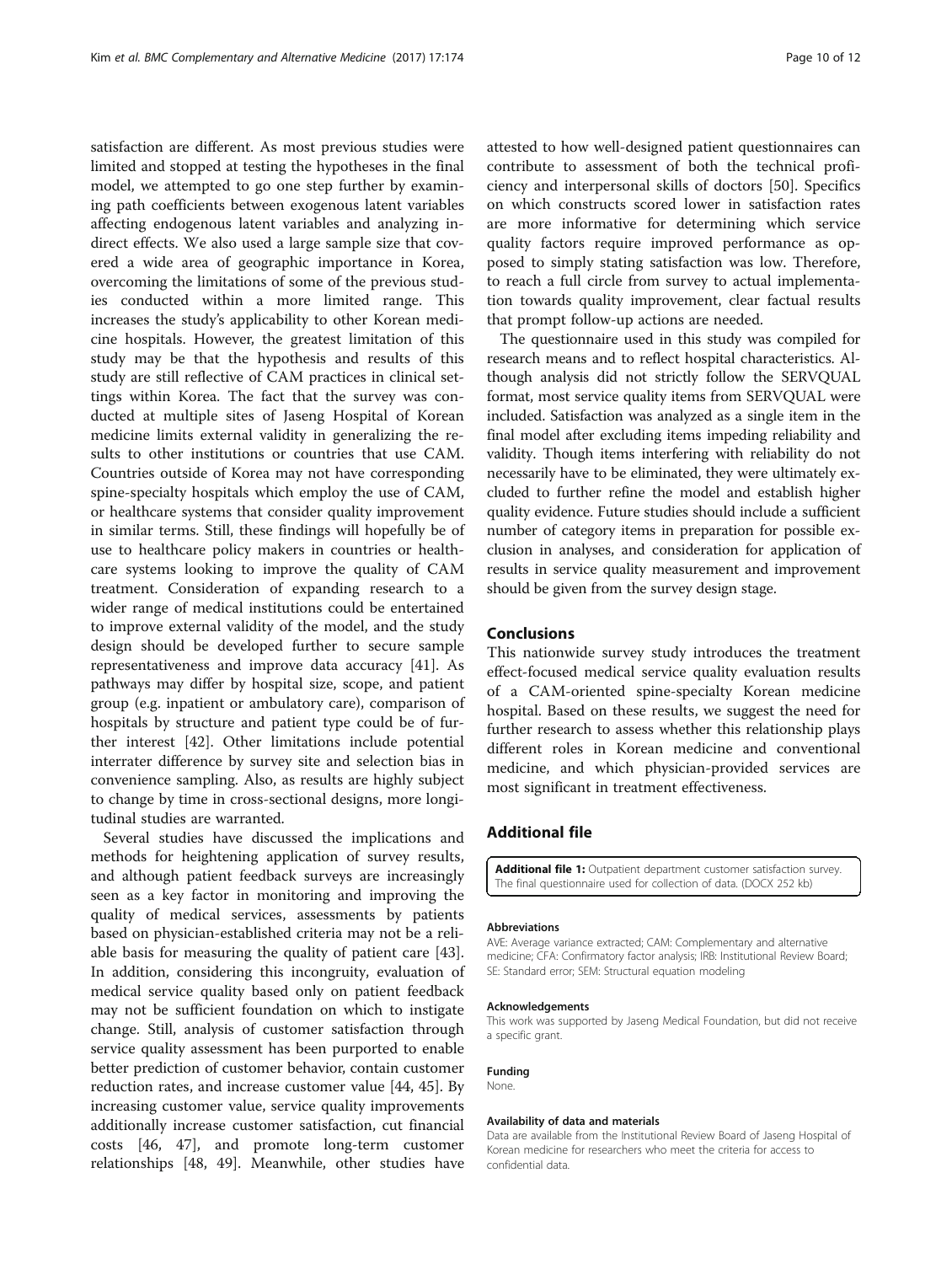## <span id="page-10-0"></span>Authors' contributions

CEK, JSS, JHL, HJL and IHH conceived of and drafted the study, and CEK, YJL, MRK, KBP and IHH wrote the final manuscript. HJL supervised survey conduction. CEK, JSS, JHL, YJL, MRK, ARC, KBP, HJL and IHH contributed to the study design and acquisition of data, and made critical revisions. CEK, YJL, KBP and IHH contributed to analysis and interpretation of data. All of the authors have read and approved the final manuscript.

#### Competing interests

None.

#### Consent for publication

Not applicable.

## Ethics approval and consent to participate

Surveys were conducted without participant signatures nor containing other identifiers linking data to personal information. The purpose of the survey and privacy protection policy was stated at the beginning of the questionnaire, and filling out of the survey was considered to constitute informed consent. Study data were used in accordance with the Declaration of Helsinki, revised in 2013. The study was approved by the Institutional Review Board (IRB) of Jaseng Hospital of Korean medicine (KNJSIRB2016–003).

#### Publisher's Note

Springer Nature remains neutral with regard to jurisdictional claims in published maps and institutional affiliations.

#### Received: 23 March 2016 Accepted: 16 March 2017 Published online: 28 March 2017

#### References

- 1. Lewis RC, Booms B. The marketing aspects of service quality. In: AMA proceedings. Chicago: American Marketing Association; 1983. p. 99–104.
- 2. Oliver RL, Balakrishnan PVS, Barry B. Outcome satisfaction in negotiation: a test of expectancy disconfirmation. Organ Behav Hum Decis Process. 1994; 60(2):252–75.
- 3. Hall JA, Dornan MC. Meta-analysis of satisfaction with medical care: description of research domain and analysis of overall satisfaction levels. Soc Sci Med. 1988;27(6):637–44.
- 4. Lei P, Jolibert A. A three-model comparison of the relationship between quality, satisfaction and loyalty: an empirical study of the Chinese healthcare system. BMC Health Serv Res. 2012;12(1):436.
- 5. Chang C-S, Chen S-Y, Lan Y-T. Service quality, trust, and patient satisfaction in interpersonal-based medical service encounters. BMC Health Serv Res. 2013;13(1):22.
- 6. Barnes PM, Powell-Griner E, McFann K, Nahin RL. Complementary and alternative medicine use among adults: United States, 2002. Sem Integr Med. 2004;2(2):54–71.
- 7. Seo Y-J, Kang S-H, Kim Y-H, Choi D-B, Shin H-K. Systematic review on the Customers' use of and satisfaction with oriental medical services. J Korean Oriental Med. 2010;31(1):69–78.
- W-k Y. A study on recognition level of the people on oriental medical services and the need for its improvement. Korean J Oriental Prev Med Soc. 2003;7(2):45–64.
- 9. Harris K, Baron S. Consumer-to-consumer conversations in service settings. J Serv Res. 2004;6(3):287–303.
- 10. Parasuraman A, Zeithaml VA, Berry LL. A conceptual model of service quality and its implications for future research. J Mark. 1985;49(4):41-50.
- 11. Magill M, Mastroleo NR, Apodaca TR, Barnett NP, Colby SM, Monti PM. Motivational interviewing with significant other participation: assessing therapeutic alliance and patient satisfaction and engagement. J Subst Abuse Treat. 2010;39(4):391–8.
- 12. Vincent C. Credibility assessment in trials of acupuncture. Complement Med Res. 1990;4(1):8–11.
- 13. Brown WA. How expectation works: psychologic and physiologic pathways. Rhode Island Med J (2013). 2015;98(5):22.
- 14. Zeithaml VA, Berry LL, Parasuraman A. The behavioral consequences of service quality. J Mark. 1996;60(2):31-46.
- 15. Kotler P, Armstrong G. Principles of marketing. Upper Saddle River, NJ: Pearson Education; 2010.
- 16. Reidenbach RE, Sandifer-Smallwood B. Exploring perceptions of hospital operations by a modified SERVQUAL approach. Mark Health Serv. 1990;10(4): 47.
- 17. Woodside AG, Frey LL, Daly RT. Linking service quality, customer satisfaction, and behavioral intention. J Health Care Mark. 1989;9(4):5–17.
- 18. Stevens L, Duarte H, Park J. Promising implications for integrative medicine for back pain: a profile of a Korean hospital. J Altern Complement Med. 2007;13(5):481–4.
- 19. Robinson N, Liu J. Oriental and traditional medicine–supporting the vision for integrated health. Eur J Integr Med. 2012;4(4):e363–5.
- 20. Shin J-S, Lee J. Kim M-r, Shin B-C, lee MS, ha I-H: the long-term course of patients undergoing alternative and integrative therapy for lumbar disc herniation: 3-year results of a prospective observational study. BMJ Open. 2014;4(9):e005801.
- 21. Hair J, Anderson R. Multivariate data analysis with reading. Englewood Cliffs, NJ: Prentice Hall; 1995.
- 22. Babakus E, Mangold WG. Adapting the SERVQUAL scale to hospital services: an empirical investigation. Health Serv Res. 1992;26(6):767.
- 23. Cronin Jr JJ, Taylor SA. SERVPERF versus SERVQUAL: reconciling performance-based and perceptions-minus-expectations measurement of service quality. J Mark. 1994;58(1):125–31.
- 24. Donabedian A. The definition of quality and approaches to its Assessment. Vol 1. Explorations in quality Assessment and monitoring. Ann Arbor, MI: Health Administration Press; 1980.
- 25. Bagozzi RP, Yi Y. On the evaluation of structural equation models. J Acad Market Sci. 1988;16(1):74–94.
- 26. Kline RB. Principles and practice of structural equation modeling. New York, NY: The Cuilford Press; 1998.
- 27. Nunnally J. Psychometric theory. New York, NY: McGraw-Hill; 1978.
- 28. Zeithaml VA. Consumer perceptions of price, quality, and value: a meansend model and synthesis of evidence. J Mark. 1988;52(3):2–22.
- 29. Grewal D, Monroe KB, Krishnan R. The effects of price-comparison advertising on buyers' perceptions of acquisition value, transaction value, and behavioral intentions. J Mark. 1998;62(2):46–59.
- 30. Beatty SE, Mayer M, Coleman JE, Reynolds KE, Lee J. Customer-sales associate retail relationships. J Retail. 1996;72(3):223–47.
- 31. Bendapudi N, Berry LL. Customers' motivations for maintaining relationships with service providers. J Retail. 1997;73(1):15–37.
- 32. Abramowitz S, Coté AA, Berry E. Analyzing patient satisfaction: a multianalytic approach. QRB Qual Rev Bull. 1987;13(4):122–30.
- 33. Cleary PD, McNeil BJ. Patient satisfaction as an indicator of quality care. Inquiry. 1988;25(1):25–36.
- 34. Doering ER. Factors influencing inpatient satisfaction with care. QRB Qual Rev Bull. 1983;9(10):291–9.
- 35. Park YU. Factors affecting in-patient satisfaction of oriental hospital. J Korean Soc Health Educ. 1997;14(1):97–113.
- 36. Cronin Jr JJ, Taylor SA. Measuring service quality: a reexamination and extension. J Mark. 1992;56(3):55–68.
- 37. Butt MM, de Run EC. Private healthcare quality: applying a SERVQUAL model. Int J Health Care Qual Assur. 2010;23(7):658–73.
- 38. Lim PC, Tang NK. A study of patients' expectations and satisfaction in Singapore hospitals. Int J Health Care Qual Assur. 2000;13(7):290–9.
- 39. Zarei A, Arab M, Froushani AR, Rashidian A, Tabatabaei SMG. Service quality of private hospitals: the Iranian Patients' perspective. BMC Health Serv Res. 2012;12(1):31.
- 40. Richins ML, Bloch PH. After the new wears off: The temporal context of product involvement. J Consum Res. 1986;13(2):280–5.
- 41. Kim JS. The effects of elderly Patients' dental satisfaction on revisit intention with the application of SEM (structural equation model). Incheon: Inha University; 2013.
- 42. Kim SS, Jung CH. The effects of service quality on service value, customer satisfaction, and revisit intention in healthcare services. Korean Res Assoc Bus Educ. 2012;26(3):111–34.
- 43. Rao M, Clarke A, Sanderson C, Hammersley R. Patients' own assessments of quality of primary care compared with objective records based measures of technical quality of care: cross sectional study. BMJ. 2006;333(7557):19.
- 44. Reinartz WJ, Kumar V. On the profitability of long-life customers in a noncontractual setting: an empirical investigation and implications for marketing. J Mark. 2000;64(4):17–35.
- 45. Reinartz W, Kumar V. The mismanagement of customer loyalty. Harv Bus Rev. 2002;80(7):86–95.
- 46. Anderson JC, Narus JA. A model of distributor firm and manufacturer firm working partnerships. J Mark. 1990;54(1):42–58.